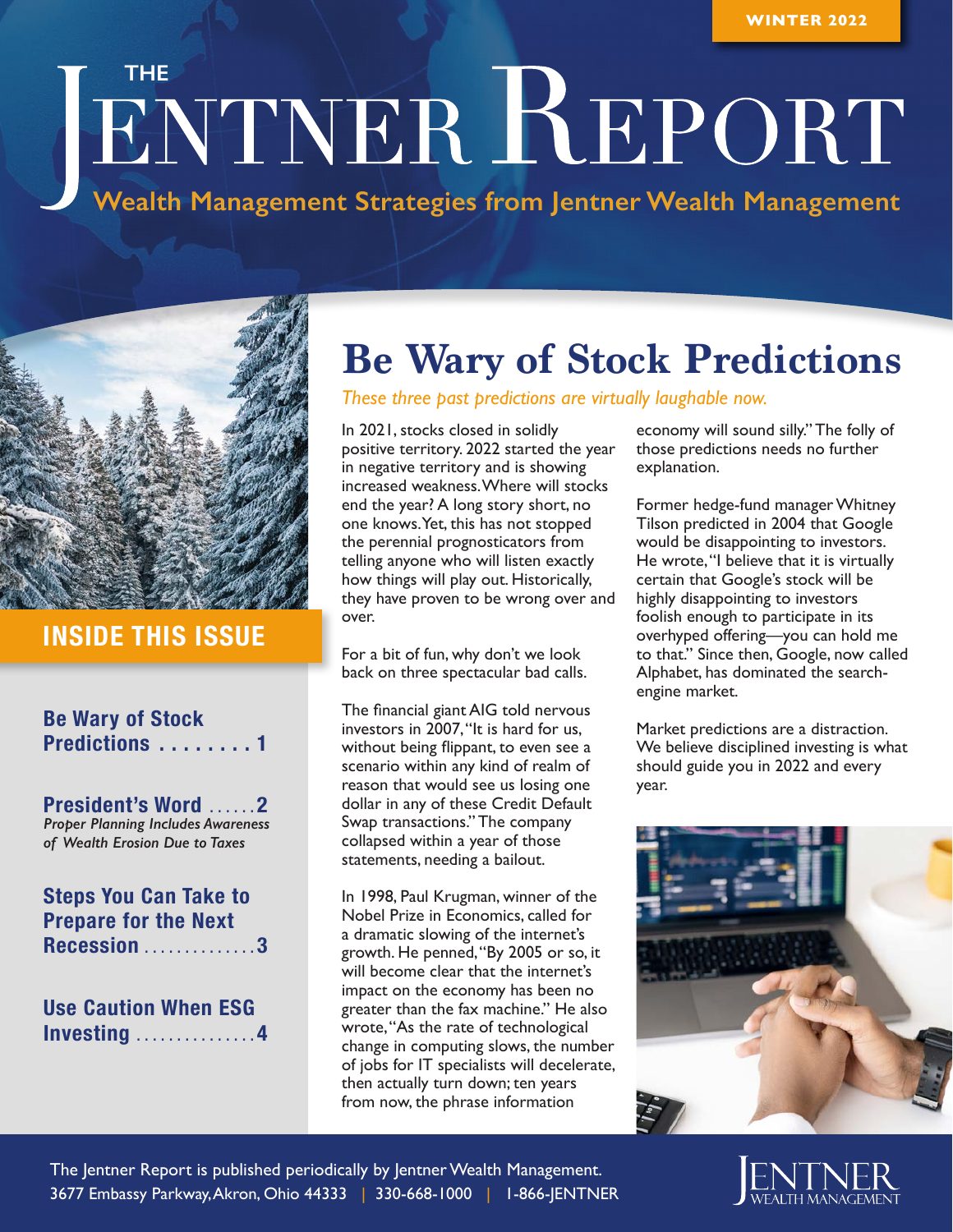# ENTNER REPORT

# **Proper Planning Includes Awareness of Wealth Erosion Due to Taxes THE PRESIDENT'S WORD**

#### *The tax man cometh?*

It's one thing to use proper taxplanning tools such as retirement deferrals, Roth IRAs, capital gain/loss harvesting, and charitable giving. It's another to make best use of them.

Jentner views effective tax planning as a way to reduce your lifetime tax bill—or beyond, if you're preparing for a tax-efficient wealth transfer to your heirs.

In short, tax planning is an ongoing campaign, staged on multiple fronts. One of the most powerful ways to ward off excess taxes is to be taxwise about your investing. And yet, few investors take full advantage of the many opportunities.

Are you maxing out your contributions to appropriate taxsheltered accounts? The more money you hold in various tax-sheltered structures, the more flexibility you'll have to delete or at least to defer taxes otherwise inherent in building capital wealth.

Are you being deliberate about your asset location, dividing your various assets among your taxable versus tax-sheltered accounts for overall tax efficiency? Ideally, you use your taxsheltered accounts to hold your least tax-efficient holdings, while locating your most tax-efficient holdings in your taxable accounts.

When the time comes to spend your wealth, have you planned for how to tap your taxable, tax-deferred, and tax-free accounts? There is no universal answer to this critical query. Cash-flow planning calls for a deep familiarity with the particular

accounts and assets you've got, the particular rules involved in deploying each, and your particular spending goals all while keeping a close eye on any changes that may alter your plans.

Are you guided by a personalized investment plan? All our clients have a written Investment Policy Statement. Bottom line, the fewer trades required to stick to your investment plan, the better off you're likely to be when taxes come due.

Having an investment plan also facilitates your or your advisor's ability to identity and make best use of tax-loss and tax-gain harvesting opportunities when appropriate.

Tax-loss harvesting typically involves:

- 1. Selling all or part of a position in your portfolio when it is worth less than you paid for it.
- 2. Reinvesting the proceeds in a similar, not substantially identical, position.
- 3. Optionally returning the proceeds to the original position after at least 31 days have passed to avoid the IRS' wash-sale rule.

You can then use any realized capital losses to offset current or future capital gains without significantly altering your portfolio mix.

It's worth noting: tax-loss harvesting typically lowers a harvested holding's cost basis. So contrary to popular belief, you're usually postponing rather than eliminating taxable gains. Why bother? More time gives you more control over when, how, or even if you'll realize the gains. For



*Bruce Jentner, CFP®, Chairman*

example, you could wait until tax rates are more favorable or reduce embedded gains over time through gifting, charitable giving, or estate-planning tactics.

Tax-gain harvesting involves selling appreciated holdings to deliberately generate taxable income. Why would you do that? Remember, your goal is to minimize lifetime taxes paid. So, especially once you're tapping your portfolio in retirement, you may intentionally generate taxable income in years when your tax rates are more favorable. Basically, you're sacrificing a tax-return battle or two, hoping to win the tax-planning war.

Finally, having a clear outline for your charitable and legacy inclinations is crucial. Franklin Covey famously wrote, "Begin with the end in mind." A clear understanding of your legacy and charitable goals can help you design and build optimal strategies. The above scenarios represent only a handful of the tax-planning events you might encounter throughout your life. Remember, no financial decision exists in a vacuum. Ideal tax planning integrates seamlessly with your greater wealth plans.

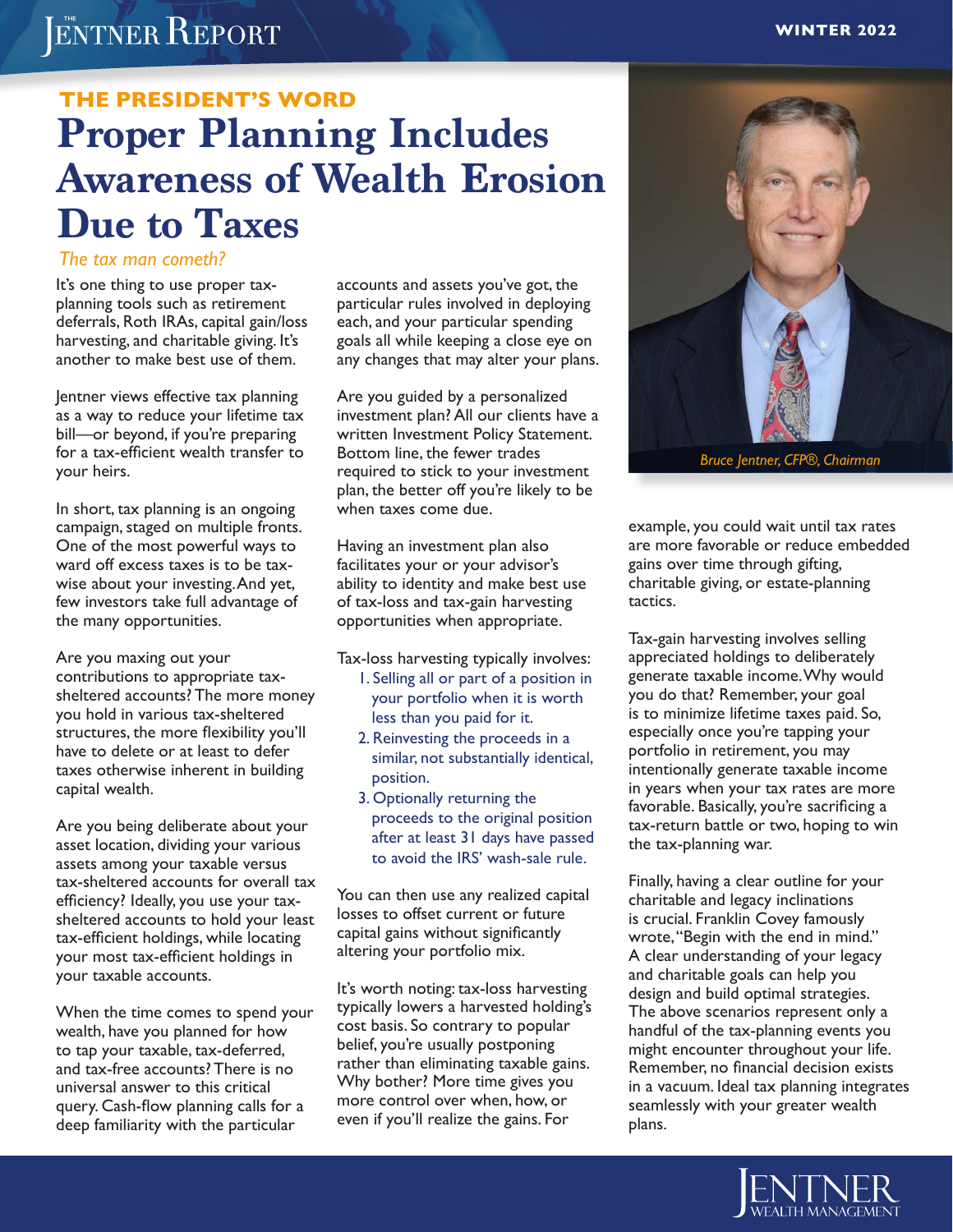# ENTNER REPORT

# **Steps You Can Take to Prepare for the Next Recession**

Why are people more afraid of flying than driving even though car wrecks are far more frequent? As one academic suggests, "In a car, at least I know when to brake. In a plane, I have no control."

This might also explain why many investors want to hit the brakes if they fear a recession is on the way. We've got no control over when the next one may occur or how markets will react when it does. Still, even though your best bet is to buckle in and ride out market turbulence, it's hard to maintain emotional control and do absolutely nothing in response.

Rather than trying to react to market mood swings by switching up your investments, here are several actions you can take instead. Each is within your control, and any of them can add real value to your financial wellbeing. As the late, great financial economist Peter L. Bernstein once said, "It's not your wealth today, but it's your future that you're really managing."

#### **Preserve**

**Reduce debt.** Pay off credit-card balances and other high-interest loans.

**Cut unnecessary costs.** Cancel subscriptions or services you haven't used in months (magazines, streaming services, club memberships, credit cards, etc.)

**Negotiate.** Manage insurance and other ongoing costs by seeking periodic competitive bids.

#### **Protect**

**Keep an eye on things.** Order and review your free annual credit and Social Security reports.

**Establish a Trusted Contact Person.** Name a TCP as an extra line of defense for your investment accounts. If your financial advisor or account custodian feels you are being financially exploited, they then have a back-up person they can talk to about some of their concerns.

#### **Prepare**

**Revisit your estate plans.** Even if you've already established your estate plans, if it's been several years or more since you've looked at them, odds are they're due for a refresh.

#### **Simplify**

**Declutter your portfolio management.** Over time, most families end up with a confusing array of investment accounts across multiple custodians. Where possible, organize your accounts across fewer platforms so you can better manage your moving parts.

#### **Learn**

**Advance your financial literacy.**  Books, podcasts, classrooms financial literacy pays for itself and then some. (Beware of massmailed sales pitches posing as educational forums.) Want some recommendations? Let us know. We'll share some of our favorites!

**Educate your kids.** Budgeting, goalsetting, spending—instill the financial basics early on to strengthen your kids' future financial independence, as well as your own.

#### **Delegate**

**Hire a fiduciary advisor.** There are so many effective actions you can take to contribute to your total wealth, we've barely scratched the surface. None of them are terribly time consuming in isolation, but it can feel overwhelming to consider them as a whole. Plus, a coordinated effort usually yields the best results.

That last point is exactly why we founded Jentner Wealth Management. Managing your investment portfolio through thick and thin is part of it. But our greater goal is to help you oversee all the variables we can control in your financial journey. In so doing, we're also preparing you to move more smoothly past the market's inevitable and uncontrollable rough spots.



*Daniel J. Bloom, CFP® Vice President and Chief Administrative Officer*